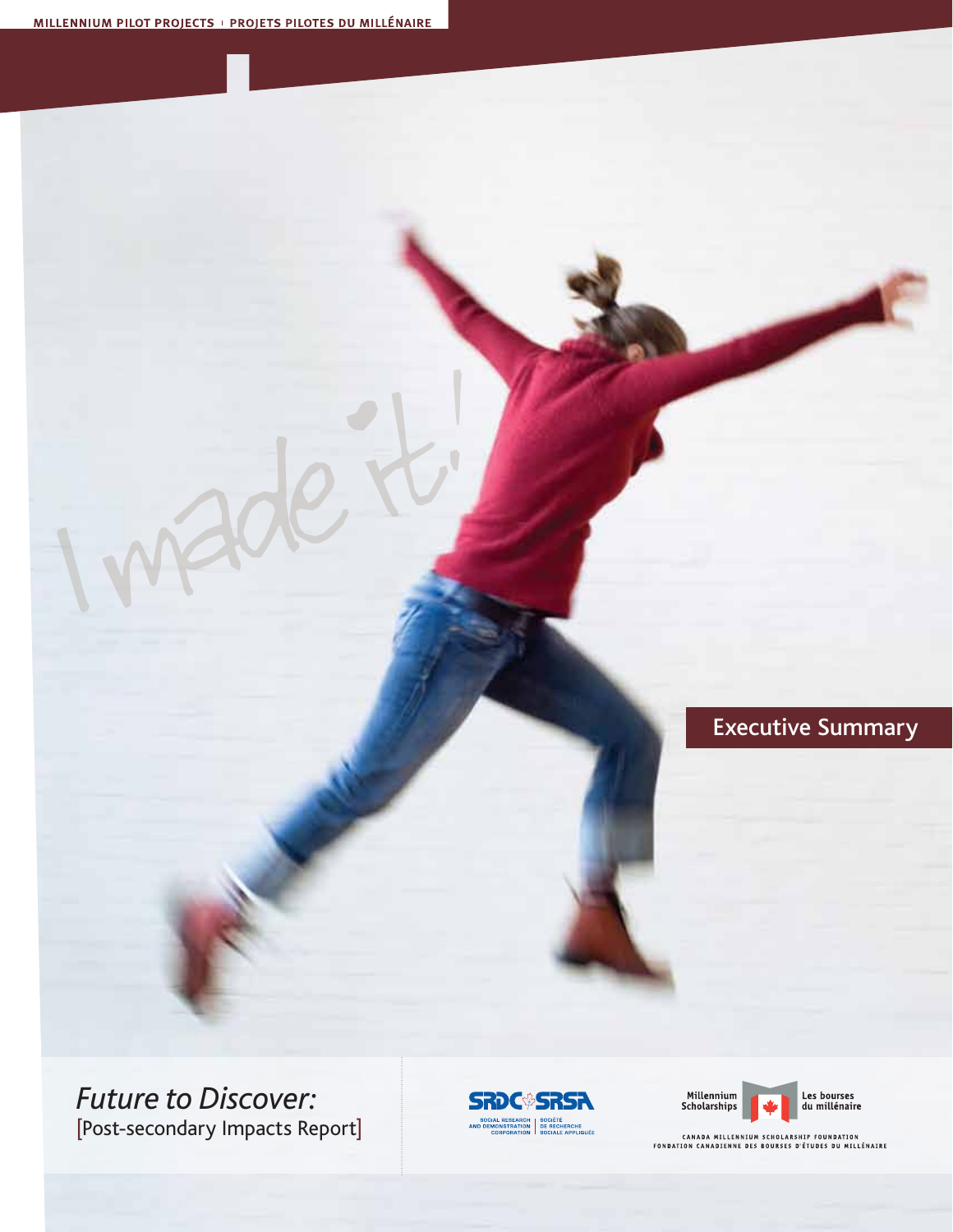### **SRDC Board of Directors**

### **Chair**

### **Richard A. Wagner**

Senior partner, Norton Rose LLP

### **Members**

**Jocelyne Bourgon** President, Public Governance International

### **Monica Boyd**

Professor of Sociology, University of Toronto

**Yvon Fortin**

### **John Helliwell**

Co-Director, program on Social Interactions, Identity and Well-Being, Canadian Institute for Advanced Research

### **Suzanne Herbert**

### **Sharon Manson Singer**

Former President, Canadian Policy Research Networks

#### **Ian Stewart**

**Published in 2012 by Social Research and Demonstration Corporation** 55 Murray Street, Suite 400, Ottawa, Ontario K1N 5M3

**Tel.:** 613-237-4311 **Fax:** 613-237-5045 **Web:** www.srdc.org

**National Library of Canada Cataloguing in Publication**

**Social Research and Demonstration Corporation** *Future to Discover***: Post-secondary Impacts Report (Executive Summary)**

**Graphic Design:** Accurate Design and Communications Inc.

The opinions expressed in this research document are those of the authors and do not represent official policies of organizations that may have provided support, financial or otherwise, for this project.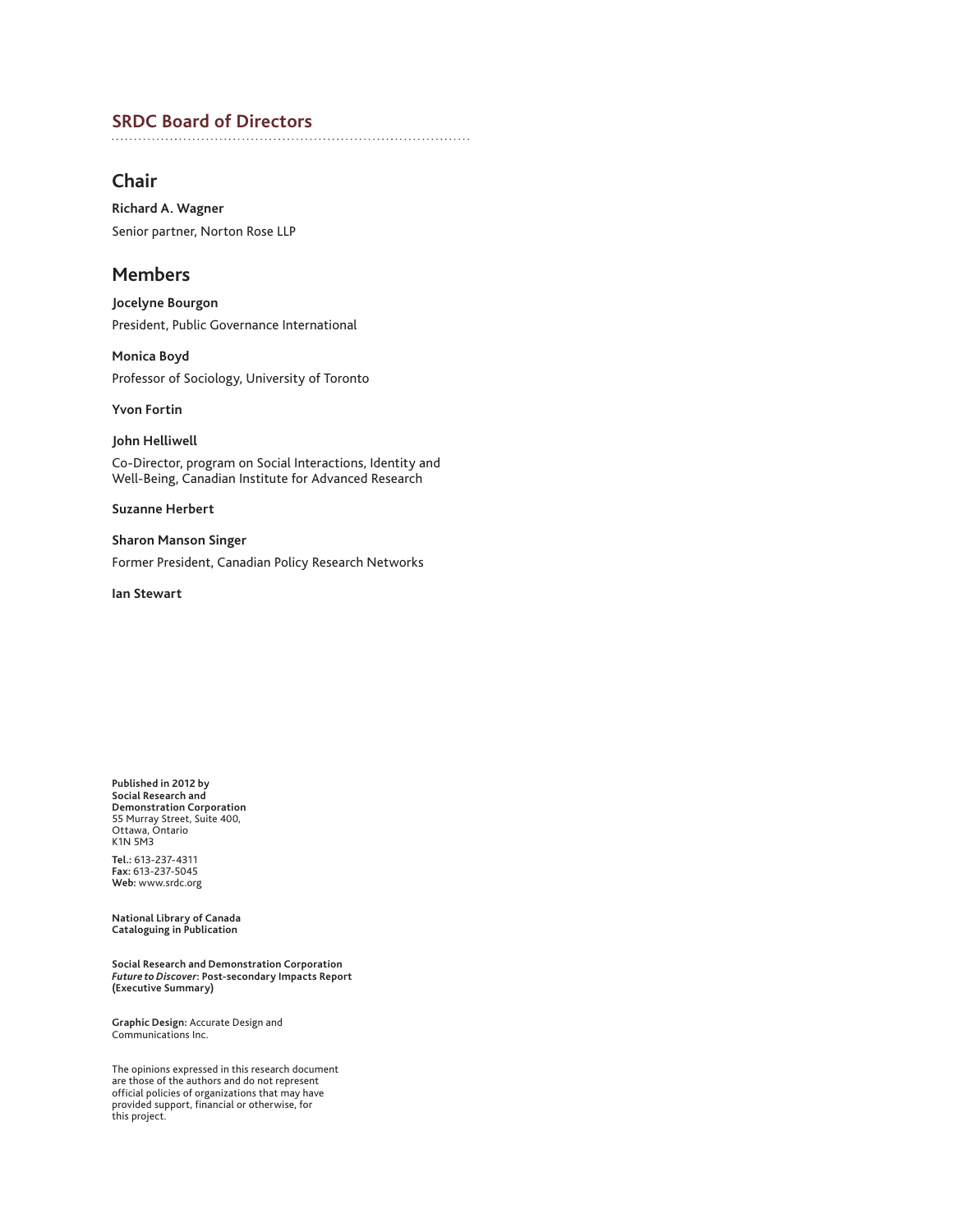# *Future to Discover*: [Post-secondary Impacts Report] EXECUTIVE SUMMARY

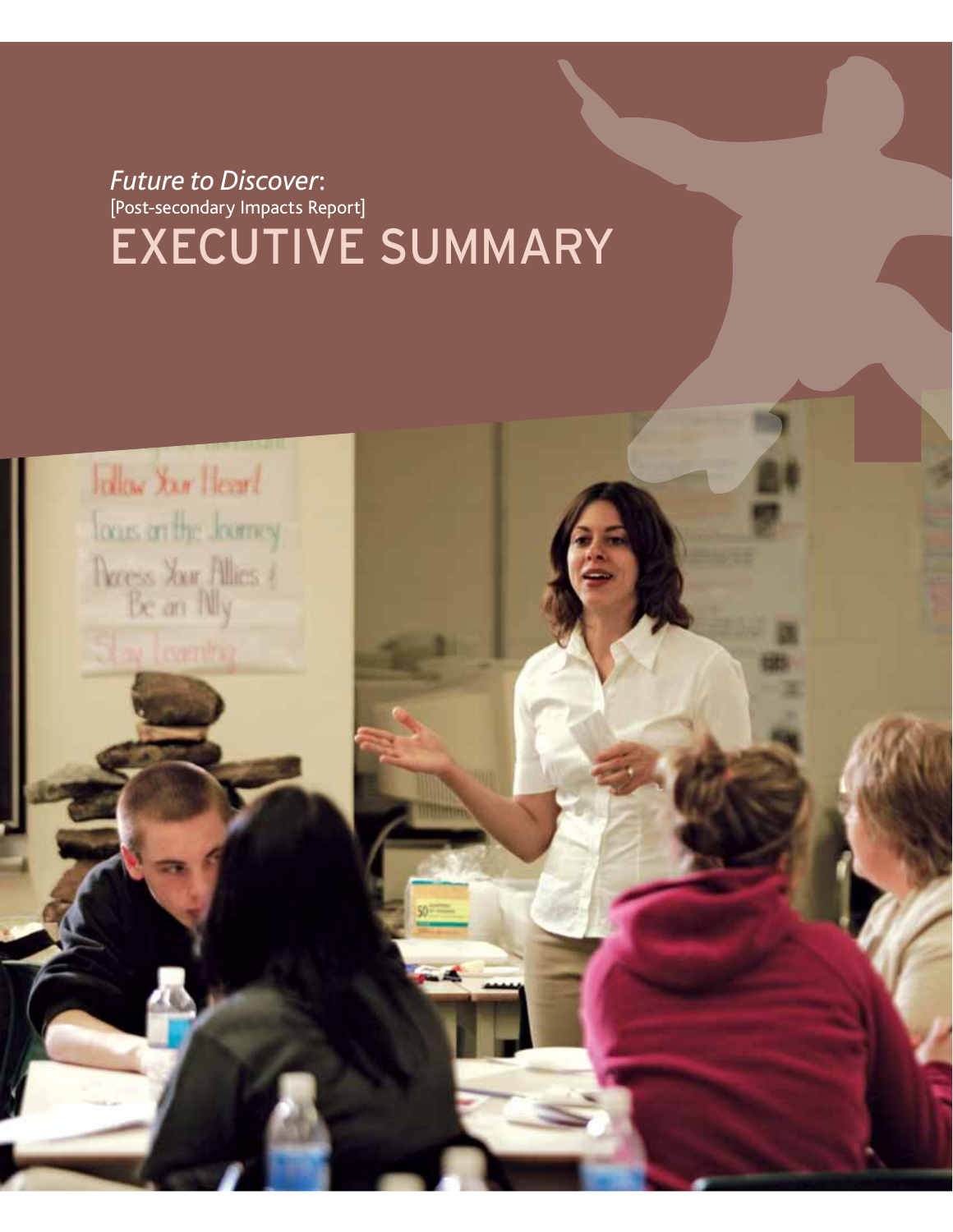# *Future to Discover*

*Future to Discover* (*FTD*) is a pilot project testing the effectiveness of two interventions designed to help students overcome certain barriers to post-secondary education, namely lack of career clarity, misinformation about post-secondary education, and lack of financial resources. This report presents post-secondary impacts of the project, which has involved 5,429 students at 51 high schools in Manitoba and New Brunswick since 2004.

The project's two interventions are the following:

- *Explore Your Horizons* (*EYH*), which offers students enhanced career planning and better information about post-secondary programs, and their costs and benefits, early in the high school years. It was implemented between 2004 and 2008 while project participants were still in high school; and
- *Learning Accounts* (*LA*), which, during the early years of high school, promises up to \$8,000 of non-repayable financial aid to students from lower-income families should they go on to pursue post-secondary education. Deposits into the accounts accumulated during 2004–2008 while project participants were still in high school. Payments to participants who made the transition to post-secondary studies were made between 2007 and 2011.

The project set out to test whether these interventions, offered either separately or in combination, would increase high school students' chances of enrolling in post-secondary education. While various programs offer information and financial assistance relating to post-secondary education, *Future to Discover* is distinct in its design to help those youth traditionally least likely to attend post-secondary education, and in its very early promise of financial assistance.

*Explore Your Horizons* facilitates participants' development of their own post-secondary plans, based on their passions and interests. It engages parents as allies and existing post-secondary students as role models, providing enhanced career education beginning in Grade 10.

*Learning Accounts* promises students funding for postsecondary education as they enter Grade 10, long before they can apply for regular student financial assistance programs, and at a time when it may still be possible to influence their decision about whether or not to continue their studies past high school. It makes up to \$8,000

available to lower-income students when they participate in full-time post-secondary education. Unlike other programs that make early commitments of aid, access to *Learning Accounts* is unconditional on students' educational achievement in high school, other than successful completion of each academic year.

Considered as a whole, the *Future to Discover* pilot project provides much needed evidence about the effectiveness of such early intervention policies. This report presents work done by the Social Research and Demonstration Corporation (SRDC) on the evaluation of its two components, *Explore Your Horizons* and *Learning Accounts*. 1 Evidence on the implementation of these two interventions and their impacts is derived from the analyses of a variety of quantitative and qualitative sources, including surveys, administrative data, focus groups, and observation of workshops.

The current report presents the primary impacts of interest to the study — students' participation in post-secondary education. It also presents results from a cost–benefit study, a summary of the implementation results, and includes results from the National Longitudinal Panel, or NLP (a qualitative study of a sub-sample of participants' decision-making, intended to gain insight on the mechanisms underlying the pattern of program impacts).

### **The Interventions**

Participants in *Explore Your Horizons* were invited to take part in 40 hours of after-school project activities over a three-year period (Table ES.1).<sup>2</sup> These activities provided enhanced career education and focused information on post-secondary studies beyond what was otherwise available in Manitoba and New Brunswick high schools. The package of sequentially and developmentally appropriate material was designed by leading experts, both researchers and practitioners, in the field of career development. The information was delivered through workshops facilitated by project staff, including guidance counsellors or educators and post-secondary students serving as role models. A project magazine and a Web site were also available to students to provide different forums for the review of workshop content alongside focused information on post-secondary studies. The *Explore Your Horizons* curriculum as a whole was designed to permit other jurisdictions to integrate the materials within provincial curricula.

<sup>1</sup> This is the third in a series of three *Future to Discover* reports. The first two are the Future to Discover *Early Implementation Report* (SRDC, 2007) and the Future to Discover *Interim Impacts Report* (Smith Fowler et al., 2009).

The decision to offer *Explore Your Horizons* only in after-school sessions was made early in the project design phase for multiple reasons, including curriculum<br>overload, inclusivity, and the desire for parental involveme reluctant to make interventions available to only a sample of research participants rather than to all students during compulsory school hours. Finally, after-school sessions were thought more conducive to parental attendance.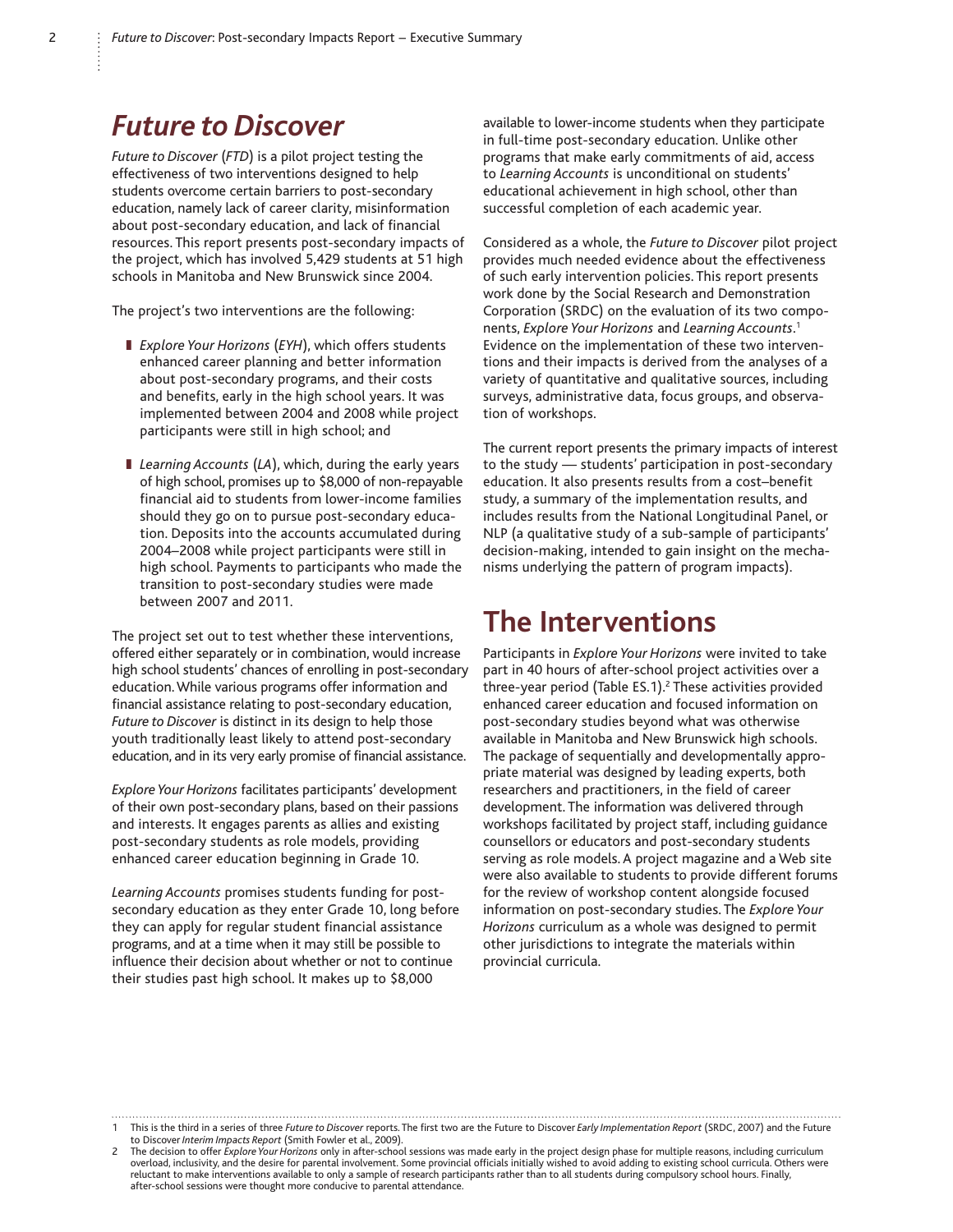*Explore Your Horizons* activities aim to help students understand the range of occupational and post-secondary choices and to estimate their benefits and costs. The intent is to help overcome any informational or motivational barriers to higher education that under-informed or misinformed students might have so that they might make meaningful decisions about their futures. The intervention involves exploration of all post-secondary paths — apprenticeships and vocational training, as well as college and university. A full description of *Explore Your Horizons* Year 1 activities may be found in the *Future to Discover Early Implementation Report* (SRDC, 2007, Chapter 5).

*Learning Accounts* promised, at the beginning of Grade 10, a bursary of up to \$8,000 to students in New Brunswick high schools with a family income at or below the provincial median, should they participate in a post-secondary program. They were told that by attending a New Brunswick high school and successfully completing each consecutive school year until graduation, and by successfully enrolling in a post-secondary education program (recognized by the Canada Student Loan Program) they would receive up to

\$4,000 in each of two years of post-secondary study. At the end of both Grade 10 and Grade 11, participants in *Learning Accounts* still attending a New Brunswick high school received deposits in their accounts of \$2,000 for each year successfully completed. *Learning Accounts* participants had another instalment of \$4,000 deposited into their accounts upon graduation from a New Brunswick high school. The accumulation of funds over time in *Learning Accounts* was intended to recognize each participant's continued commitment to education and to encourage reflections on life after high school. Eligibility for the *Learning Accounts* intervention was determined using data from income tax returns provided by each of their parents.

Those lower-income students who receive the offer of a Learning Account may realize earlier than they otherwise would have that pursuing post-secondary education is an affordable and realistic option. In turn, this may lead them to undertake better planning for the future. Alternatively, or in addition, the accumulated funds may help students overcome financial barriers by reducing the costs associated with post-secondary education.

| Component                             | <b>Rationale</b>                                                                                                                                                                                                                         | Frequency in<br>Grade 10                                                                                                                    | Frequency in<br>Grade 11               | Frequency in<br>Grade 12                                              |
|---------------------------------------|------------------------------------------------------------------------------------------------------------------------------------------------------------------------------------------------------------------------------------------|---------------------------------------------------------------------------------------------------------------------------------------------|----------------------------------------|-----------------------------------------------------------------------|
| <b>Career Focusing</b>                | To help high school students explore career and<br>education options and develop suitable career<br>education plans.<br>Parents are invited to attend the orientation<br>session and the final session.                                  | 6 workshops<br>of 2 hours<br>(12 hours) plus an<br>orientation session                                                                      |                                        |                                                                       |
| <b>Lasting Gifts</b>                  | To help parents understand career development<br>and how to support their children through<br>the process.<br>Parents and students are invited to attend all<br>sessions together.                                                       |                                                                                                                                             | 4 workshops<br>of 2 hours<br>(8 hours) |                                                                       |
| <b>Future in Focus</b>                | To help students manage transitions and build<br>resilience to overcome challenges, such as<br>through support networks.<br>Parents are invited to attend the orientation<br>session and the final session.                              |                                                                                                                                             |                                        | 4 workshops<br>of 2 hours<br>(8 hours) plus an<br>orientation session |
| Post-secondary<br>Ambassadors         | To promote career exploration and education<br>planning by establishing connections between<br>high school students and students currently<br>enrolled in a range of post-secondary<br>education and training programs.                  | 2 workshops<br>of 2 hours<br>(4 hours)                                                                                                      | 2 workshops<br>of 2 hours<br>(4 hours) | 2 workshops<br>of 2 hours<br>(4 hours)                                |
| <b>Future to Discover</b><br>Web site | To provide information about career- and<br>education-planning to encourage education<br>and training after high school.<br>Profiles, articles, and quizzes are presented in<br>a colourful format designed to be appealing<br>to youth. | Accessible throughout Explore Your Horizons.<br>Participants gain sequential access to more site<br>information over the three-year period. |                                        |                                                                       |
| <b>F2D Magazine</b>                   | Same as for the <i>Future to Discover</i> Web site above.                                                                                                                                                                                | 2 issues                                                                                                                                    | 2 issues                               | 2 issues                                                              |

#### **Table ES.1: The Six Components of** *Explore Your Horizons*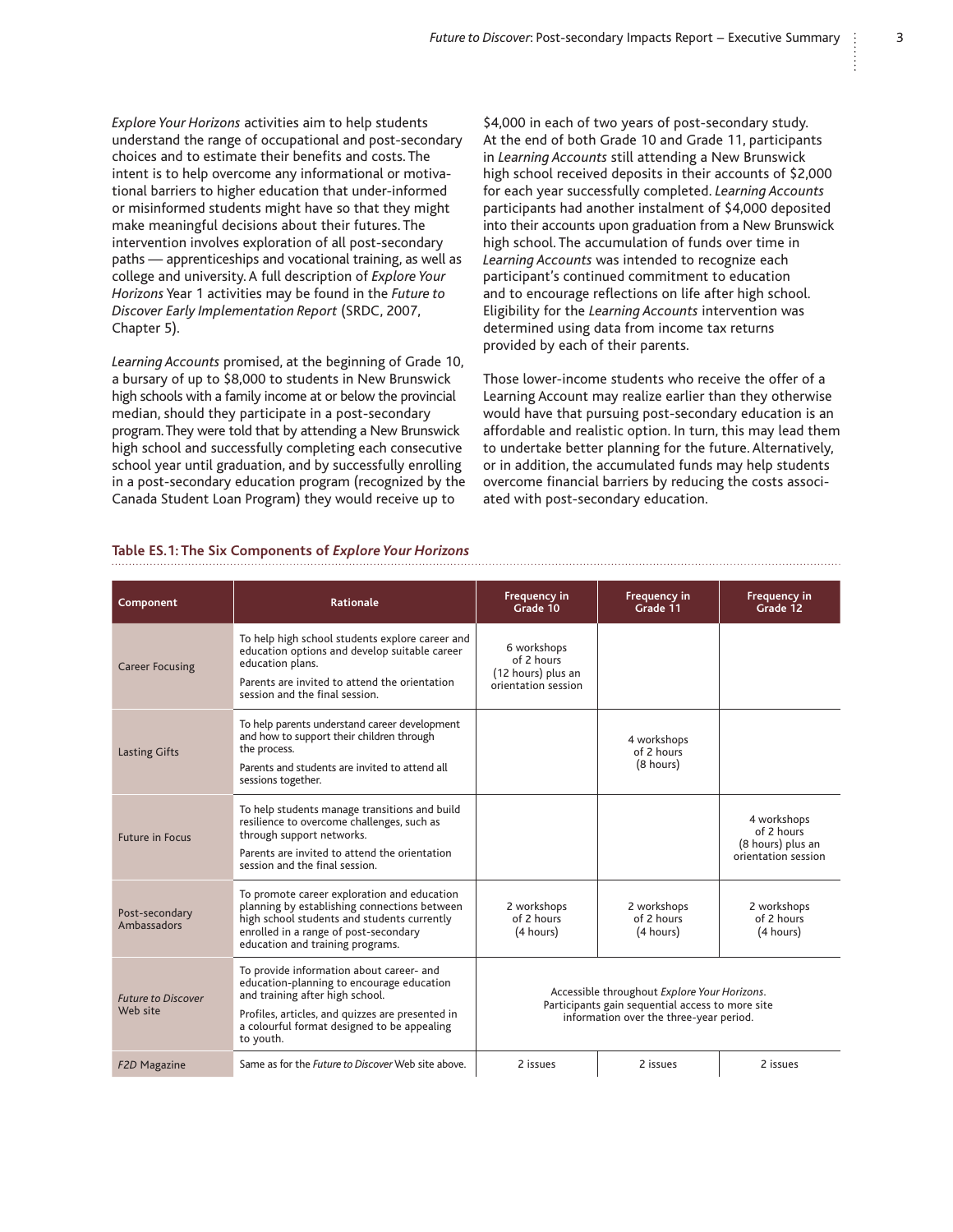# **Data Used to Estimate the Interventions' Impacts**

Many outcomes were measured by the *FTD* 66-month student survey (such as post-secondary aspirations, use of own savings to finance post-secondary education, knowledge of government aid) The survey was conducted between October and May of what would normally be the third year of post-secondary studies, assuming continuous school attendance and progression.

For the primary outcomes in this report — those related to post-secondary attendance — the most reliable data sources are post-secondary administrative data files. In New Brunswick, this includes college enrolment data for New Brunswick Community College (NBCC), Collège communautaire du Nouveau-Brunswick (CCNB), and the New Brunswick College of Craft and Design provided by the Department of Post-secondary Education, Training, and Labour and university enrolment from the Maritime Provinces Higher Education Commission (MPHEC). In Manitoba, the data are provided separately by each of the public universities and colleges.<sup>3</sup>

Although administrative data contain accurate information on post-secondary enrolment, they are somewhat incomplete. First, students who attend private career colleges or vocational institutes or who are registered apprentices would not be covered by the available administrative data. Second, college students outside of New Brunswick or Manitoba, as well as university students outside of the Maritime Provinces or Manitoba would not be covered. In such cases, the study uses the *FTD* 66-month student survey. In some instances, students could not be contacted directly, in which case the study uses a proxy survey of parents or guardians (survey response rates are discussed in Appendix 1).

The enrolment outcomes in this report are based on two measures: enrolment in PSE and enrolment in specific types of PSE (university, community college, private college or vocational institute, and registered apprentice).

■ **University** enrolment is defined as being enrolled at a university in a program leading to a degree, certificate or diploma at the bachelor's degree level or higher. This includes a teaching certificate, bachelor's degrees (e.g., B.A., B.Sc., B.Ed., B.Eng., LL.B., etc.), any certificate above a bachelor's, master's degrees (e.g., M.A., M.Sc., M.B.A), degrees in medicine, dentistry, veterinary medicine, or optometry, doctorate or post-doctorate programs, professional association diploma, certificate or license (e.g., accounting, banking, insurance). University enrolment also includes being enrolled at a college in a program that leads to a bachelor's degree.

- **Community College** enrolment is defined as being enrolled in a community college or technical institute in a program leading to a degree, certificate, or diploma, below a bachelor's degree level, excluding any programs that would normally last five weeks or less and apprenticeship programs. College enrolment includes CEGEP, university transfer programs, certificate or diploma programs in cosmetology, business administration, radiology, certificate of bricklaying, and so on. College enrolment also includes being enrolled at a university in a program that leads to a diploma or certificate below a bachelor's degree, excluding any programs that would normally last five weeks or less.
- Enrolment at a private college or vocational **institute** involves programs leading to a diploma or certificate, excluding programs that would normally last five weeks or less. These institutions normally offer job-oriented training programs lasting no more than two years. Examples of these include certificate programs in cosmetology, hairdressing, automotive mechanics, computer technology, and so on.
- **Registered apprentices** include survey respondents who said they had registered with a provincial or territorial apprenticeship authority for training in a trade leading to a journey-person certificate. It also includes sample members enrolled in a New Brunswick or Manitoba community college in an apprenticeship program.

# **The Evaluation**

Recruitment for *Future to Discover* took place in 2004 and 2005 when the participants were in Grade 9. Two cohorts were recruited in New Brunswick (in Spring 2004 and Spring 2005), as well as a single cohort in Manitoba (in Spring 2005). The 5,429 participants who consented to take part in Grade 9 were randomly assigned to one of three experimental groups or to a comparison group receiving no new intervention. The project thus involved four groups, as follows:

- *Explore Your Horizons* participants who were offered only access to the after-school guidance workshops.
- *Learning Accounts* participants who were promised only funding for post-secondary studies.
- Participants who were offered both *Explore Your Horizons* and *Learning Accounts*.
- A comparison group of participants who were offered neither intervention.

3 In New Brunswick, the administrative data had to be linked to the *Future to Discover* baseline survey data by the Social Insurance Number (SIN) when this was available. When it was not available, the date of birth, first and last name, and sex were used to match. In Manitoba, students are issued a Manitoba Education and Training (MET) Number, which is maintained throughout elementary, secondary and post-secondary school. Thus, matching the post-secondary administrative files to the *Future to Discover* baseline survey was based on the MET and, when necessary, the SIN, date of birth, first and last name, and sex.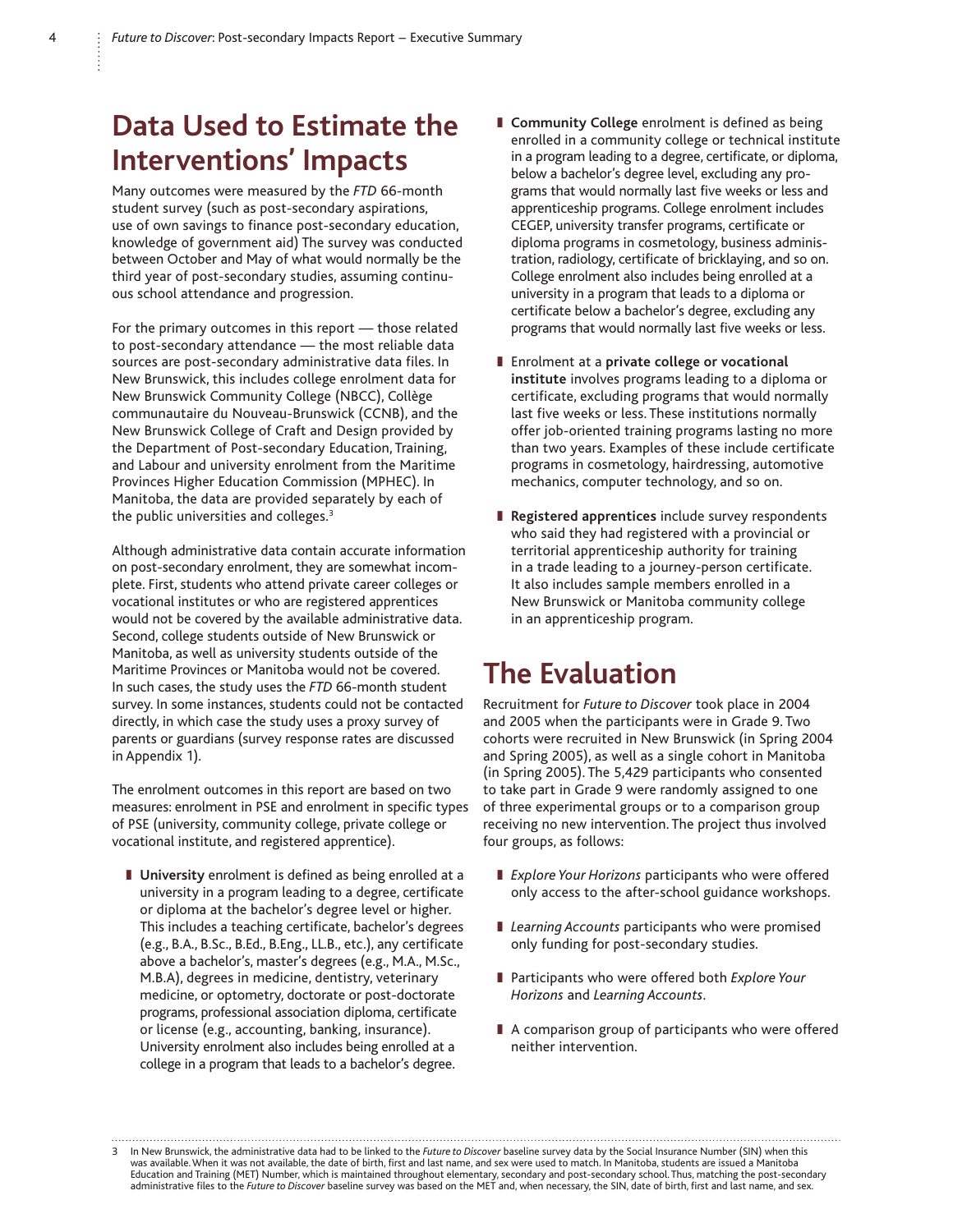By randomly assigning students into groups whose outcomes would be compared over time, it is likely that they were initially (at "baseline" when recruited at the end of Grade 9) very similar since it was only chance that determined who was offered the program. The influence of remaining chance differences that could be observed in baseline data were controlled for by a statistical procedure called a "regression adjustment." As a result, differences in program and comparison group outcomes can be reliably attributed to the offer of the intervention, and termed "program impacts."

The evaluation primarily concerns the effectiveness of the interventions in improving participation in post-secondary studies. The project's experimental design has allowed for a comparison of impacts between those receiving *Explore Your Horizons* plus *Learning Accounts* and those receiving only *Explore Your Horizons* or *Learning Accounts*. In other words, the project is able to report on the effectiveness of both interventions, offered either individually or jointly.

Information about the early implementation of *Explore Your Horizons* and *Learning Accounts*, including design, selection of schools, and baseline characteristics of project participants, can be found in the *Early Implementation Report* (SRDC, 2007). Its analysis found recruitment and random assignment for the project to be successful. The demographic and socio-economic characteristics of the students recruited for the *Future to Discover* pilot project were statistically identical across the four groups to be compared in the analysis.

SRDC has concluded from its implementation research that *Explore Your Horizons* and *Learning Accounts* have been successfully delivered. Both received a "fair test." The success of the random assignment and project implementation permits a detailed analysis in which 15 different experimental contrasts can be examined (see Table ES.2).

#### **Table ES.2: The Experimental Contrasts in the** *Future to Discover* **Pilot Project**

| Sample                                                                                                                                   | Experimental contrast(s)<br>of randomly assigned groups | What do we learn from impact analysis?                                                                   |
|------------------------------------------------------------------------------------------------------------------------------------------|---------------------------------------------------------|----------------------------------------------------------------------------------------------------------|
| New Brunswick LA-eligible sample (separately<br>for Anglophone and Francophone linguistic                                                | EYH versus comparison group                             | Impact of offering EYH to lower-income families                                                          |
| sectors)                                                                                                                                 | LA versus comparison group                              | Impact of offering LA to lower-income families                                                           |
|                                                                                                                                          | EYH plus LA versus comparison group                     | Impact of offering a combined intervention of<br>EYH with LA to lower-income families                    |
|                                                                                                                                          | <b>EYH versus LA</b>                                    | The relative impact of offering one interven-<br>tion to lower-income families compared to<br>the other  |
|                                                                                                                                          | EYH plus LA versus LA                                   | The incremental impact of offering EYH in<br>addition to a Learning Account to lower-<br>income families |
|                                                                                                                                          | EYH plus LA versus EYH                                  | The incremental impact of offering a<br>Learning Account in addition to EYH to<br>lower-income families  |
| New Brunswick (separately for Anglophone and<br>Francophone linguistic sectors) LA-ineligible<br>sample combined with LA-eligible sample | EYH versus comparison group                             | Impact of offering EYH to all students                                                                   |
| Manitoba                                                                                                                                 | EYH versus comparison group                             | Impact of offering EYH to all students                                                                   |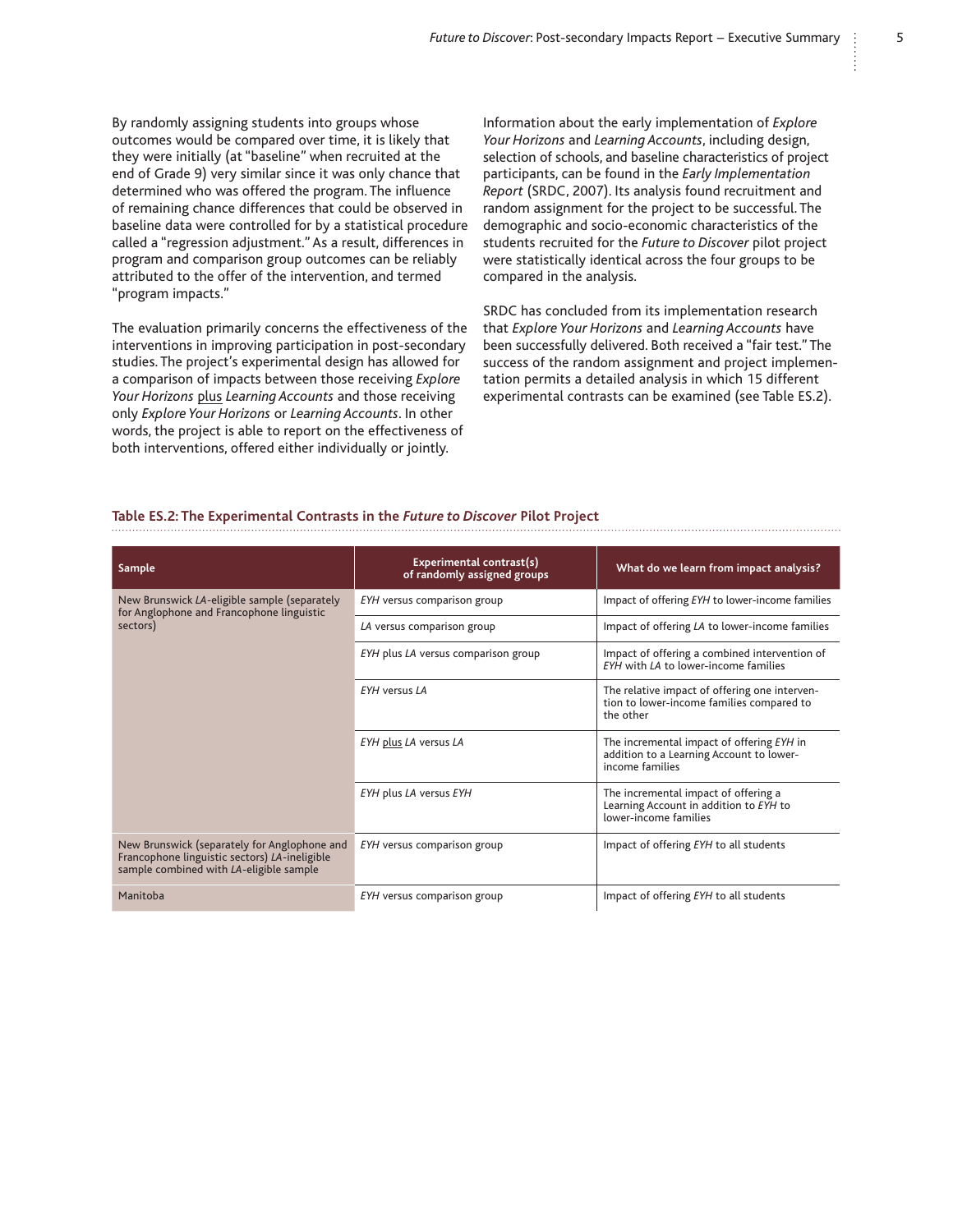

# *Future to Discover***'s Target Population**

The *Future to Discover* project is especially concerned with improving post-secondary participation outcomes for two sub-groups of students who are commonly identified as under-represented in post-secondary education, as discussed in detail in the *Future to Discover Early Implementation Report* (SRDC, 2007):

- Those whose parents have income at or below the provincial median and no credential from post-secondary study of two or more years in duration. This group — labeled lower-income, lowereducation — is of particular interest because research has shown that the combination of family income and parental education to be strongly correlated with young people's academic achievement and participation in post-secondary education (Barr-Telford et al., 2003; Bowlby and McMullen, 2002; Frenette, 2007; Knighton and Mirza, 2002; Looker, 2001; and Tomkowicz and Bushnik, 2003).
- Those from "first generation families" (FGF), comprising participants whose parents have no post-secondary experience (that is, the highest education level of both parents was "high school or less" at the time of joining the study), who may be particularly disadvantaged in seeking information and advice on post-secondary transitions.

Youth whose parents have lower incomes and lower educational attainment are the main groups of interest to the *Future to Discover* pilot project. According to the literature, these youth are less likely to undertake studies at the post-secondary level. Several mechanisms were used to increase the proportion of these students within the research sample, including:

- Preference given to high schools with a greater share of lower-income families in their catchment areas.
- Only those students whose parents' income fell at or below the provincial median were eligible to receive *Learning Accounts*, either on its own or in combination with *Explore Your Horizons*.

In Manitoba, the only intervention offered to students was *Explore Your Horizons*. Students from lower-income and lower-education families were included primarily through site selection. At the end of project recruitment, roughly 30 per cent of the Manitoba participants belonged to the targeted groups.

In New Brunswick, both *Explore Your Horizons* and *Learning Accounts* were offered (whether separately or combined). All students recruited for the project, regardless of family income or their parents' educational attainment, were eligible to be offered *Explore Your Horizons*. On the other hand, only students whose family income was at or below a given threshold were eligible to be offered *Learning Accounts* (either on its own or in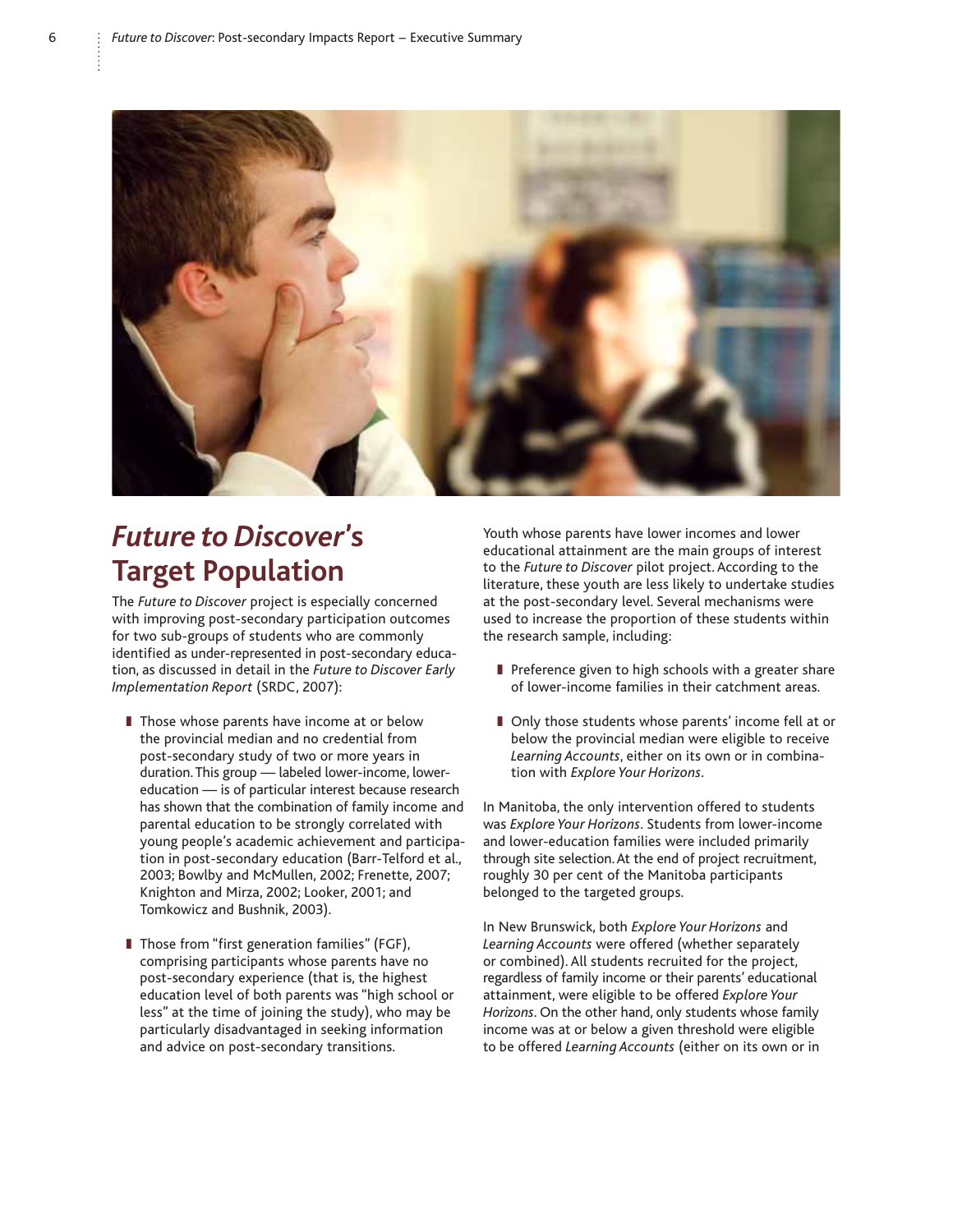tandem with *Explore Your Horizons*). The income threshold used was the provincial median (the exact threshold depended on family size). At the end of project recruitment, roughly 50 per cent of the New Brunswick participants belonged to the targeted lower-income, lower-education group.

The outcomes for the project's two main target groups will be presented in this report: students from "first generation families," and students from families with both lower income and lower education.

Another group of interest in recent years is boys. Frenette and Zeman (2007) document that boys are far less likely than girls to attend university, largely due to academic reasons. This is the first *Future to Discover* report to include boys and girls sub-groups.4 In a limited number of cases, sample sizes also allowed for the analysis of Aboriginal youth, which is another group that is less likely to attend university (Frenette, 2011). Again, this is the first *Future to Discover* report to include separate results for this group.

Despite the focus on these groups, the evaluation was designed also to determine the effectiveness of *Explore Your Horizons* on all participants, regardless of the income or educational attainment of their parents.

# **Participation in**  *Explore Your Horizons* **and** *Learning Accounts*

### *Explore Your Horizons*

*Future to Discover* staff in both provinces used a variety of methods to encourage participation in *Explore Your Horizons* components. Most participants attended at least one *Explore Your Horizons* workshop, and many attended multiple workshops. Attendance declined over time, typically reaching its lowest level in Grade 11, when the Lasting Gifts component, offered jointly to participants and parents/guardians or a significant adult, was offered during evening sessions (see Figure ES.1). Given the design of *Explore Your Horizons* as an after-school intervention, it is unlikely that more could have been done to increase participation.

In Manitoba:

- 76 per cent of all participants attended at least one workshop;
- 48 per cent attended six or more workshops; and
- attendance reached its peak at 66 per cent of participants.



#### **Figure ES.1: Attendance at** *Explore Your Horizons* **by Session — All Participants**

Source: Program Management Information System (PMIS) data.

Notes: CF = Career Focusing; PSA = Post-secondary Ambassadors; LG = Lasting Gifts; FIF = Future in Focus; numbers following acronyms refer to number in the<br>workshop sequence (in the case of CF, LG, and FIF) or the grade a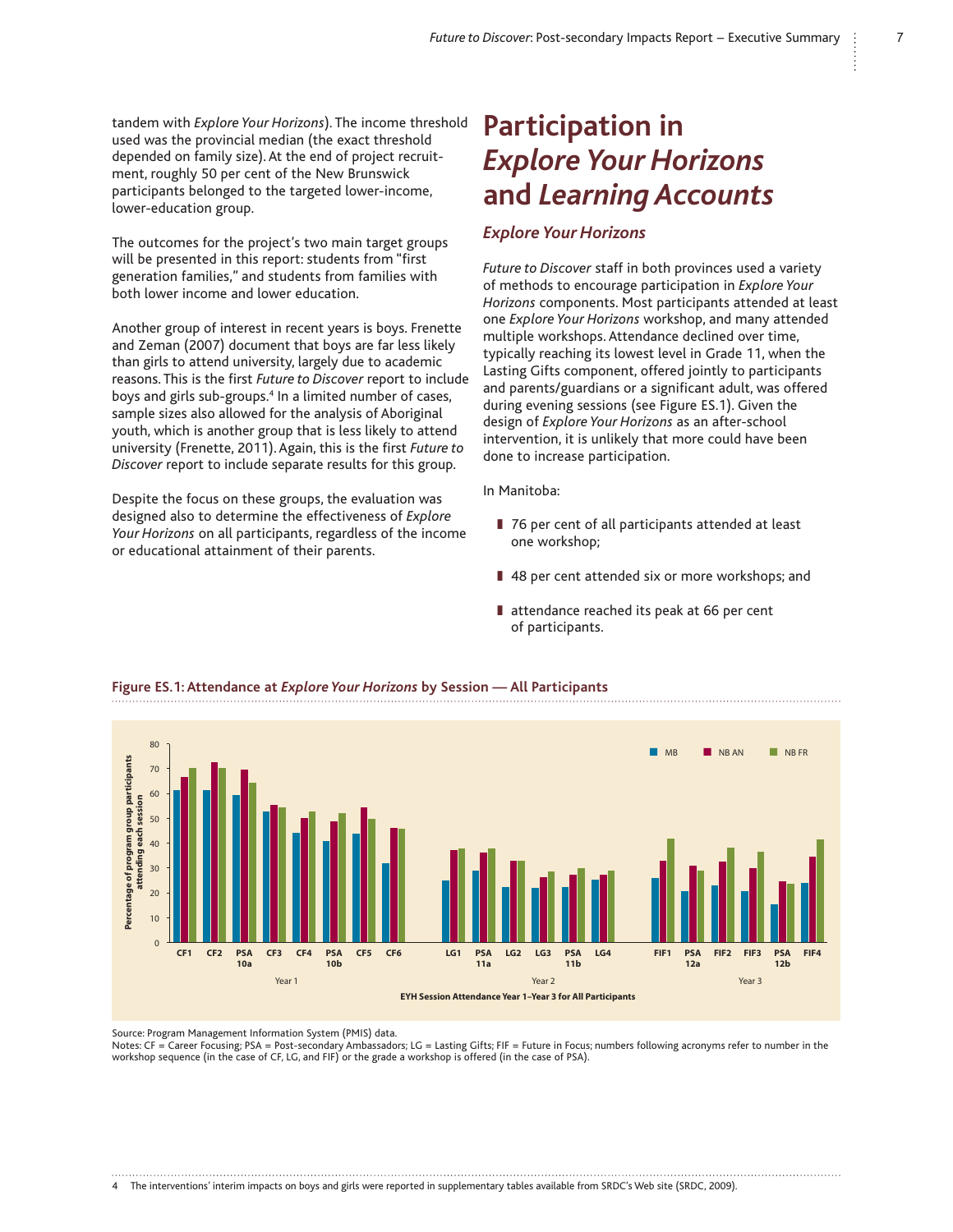In New Brunswick:

- 84 per cent of both Anglophone and Francophone participants attended at least one workshop;
- 60 and 61 per cent, respectively, attended six or more workshops; and
- attendance reached its peak at 73 and 71 per cent of participants, respectively.

*Explore Your Horizons* was tested as an after-school intervention. Many students have other commitments after the school day is over. When asked in the Grade 12 survey why they had not attended *Explore Your Horizons* sessions more often, the reasons given reflected the fact that sessions were outside of school time:

- 27 per cent of respondents cited scheduling conflicts with work;
- 14 per cent cited conflicts with sports; and
- 13 per cent indicated more generally that the timing of the sessions was not good.

The survey also asked the students about the reasons their parents had not attended Lasting Gifts sessions, which were offered as evening sessions in the hope that parents might be more available. Again, among the reasons given, timing was the most frequently cited barrier:

- 37 per cent cited a conflict with work;
- 10 per cent cited other family responsibilities; and
- 10 per cent said the timing of sessions didn't suit their needs.

Given the anticipated difficulty of sustaining participation in all of the intervention activities, the *F2D* magazine and dedicated Web site were used to offer information on career education and post-secondary planning as complements to the workshops. When readership of the *F2D* magazine and usage of the *Future to Discover* Web site are taken into account alongside workshop attendance, virtually every student assigned to the *Explore Your Horizons* intervention received some exposure to components of the program. A majority of participants said they had read at least one article in the *F2D* magazine. However, the *Future to Discover* Web site was not used by the majority of participants and usage declined considerably over time. Rates of use while low overall — were highest among New Brunswick Anglophone students, followed by Manitoba participants.



### *Learning Accounts*

In total, 1,097 students were randomly assigned to receive *Learning Accounts*, either by itself or in combination with *Explore Your Horizons*. By the end of Grade 10, 93 per cent of participants had signed their participant declaration (which made clear the program requirements) and were meeting the high school attendance requirements necessary to receive their first \$2,000 instalment. More than nine out of ten participants were meeting these requirements after their Grade 12 year. After completing high school, *Learning Accounts* participants could draw from the accumulated funds in their account if they successfully enrolled in a post-secondary education program. *Learning Accounts* participants could request a \$2,000 payment twice per academic year once their enrolment status had been confirmed, up to a maximum of \$8,000 over a two-year period. The check on active enrolment was performed by New Brunswick Student Financial Services or the New Brunswick Apprenticeship Bureau (for registered apprentices), and all funds were to be claimed within six years of the account being offered at the end of Grade 9. Participants were eligible to request withdrawals from their Learning Account until May 2011.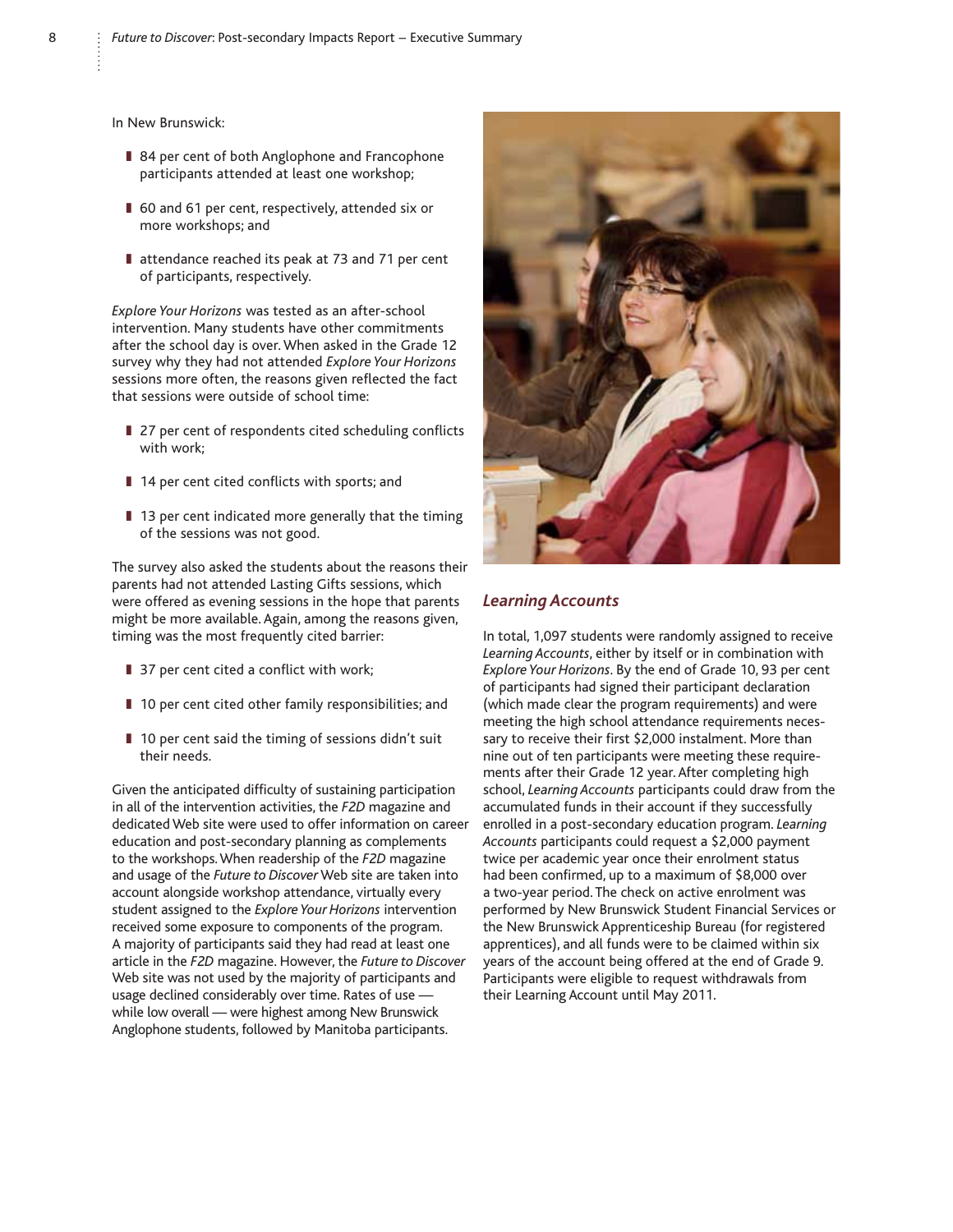Following their notification of assignment and declaration, each student subsequently received annual statements informing them of the amount accumulated in their Learning Account. Thus, the amount of contact between *Learning Accounts* participants and the *Future to Discover* Office was limited. During the fall of their Grade 12 year, when they responded to the Grade 12 survey, *Learning Accounts* participants reported low awareness of actually having a Learning Account. Awareness was lower for the Anglophone sector (38.6 per cent) than for the Francophone sector (58.4 per cent). Among those *Learning Accounts* participants who reported that they had a Learning Account, most were aware of the salient features of the program. In particular, the total amount of \$8,000 was recalled by the majority both of Francophone (83.8 per cent) and Anglophone participants (77.3 per cent) who reported having an account. Calls from the *Future to Discover* Office reminding Learning Account holders of their status, which took place after the survey was completed, may have altered account holders' levels of awareness of their accounts.

### **Both** *Explore Your Horizons* **and**  *Learning Accounts*

Participants randomly assigned to both *Explore Your Horizons* and *Learning Accounts* had a markedly higher participation rate in *Explore Your Horizons* workshops than those assigned to *Explore Your Horizons* alone. (It should be noted that participants in *Explore Your Horizons* plus *Learning Accounts* were not obliged to participate in *Explore Your Horizons* to access their Learning Account).

- In the Anglophone sector, the offer of a Learning Account increased the proportion of lower-income *Explore Your Horizons* participants attending more than half the sessions (11 or more) from 30 to 48 per cent.
- In the Francophone sector, the impact on attendance was even more dramatic, from 28 to 58 per cent.

This combined intervention was only available in New Brunswick. As such, this impact helps to explain why attendance at *Explore Your Horizons* workshops in both linguistic sectors in New Brunswick was higher than that in Manitoba, both initially and over time.

Participants from the lower-income, lower-education and first-generation families were typically less likely to attend *Explore Your Horizons* workshops than other students, in both provinces and in both linguistic sectors. However, attendance among these target groups was highest when participants were offered the combination of *Explore Your Horizons* plus *Learning Accounts*. These participants attended more sessions and in greater proportions than equivalent students offered *Explore Your Horizons* alone. As such, the offer of *Learning Accounts* encouraged more students in this group to attend sessions providing career education and more information about post-secondary options.

Similarly, participants offered *Explore Your Horizons* plus *Learning Accounts* were more likely to recall holding a Learning Account and its precise amount than *Learning Accounts*-only participants.

# **Impacts of** *Explore Your Horizons*

Figure ES.2 shows the main impacts of *Explore Your Horizons* on post-secondary enrolment by jurisdiction and group.

### **Figure ES.2: Impacts of** *Explore Your Horizons* **on Post-secondary Enrolment**



Source: *FTD* 66-month survey, *FTD* 66-month proxy survey, *FTD* administrative data.

Statistical significance levels are indicated as \* = 10 per cent; \*\* = 5 per cent; \*\*\* = 1 per cent.

LILE: Youth from lower-income, lower-education families. FGF: Youth from first-generation families.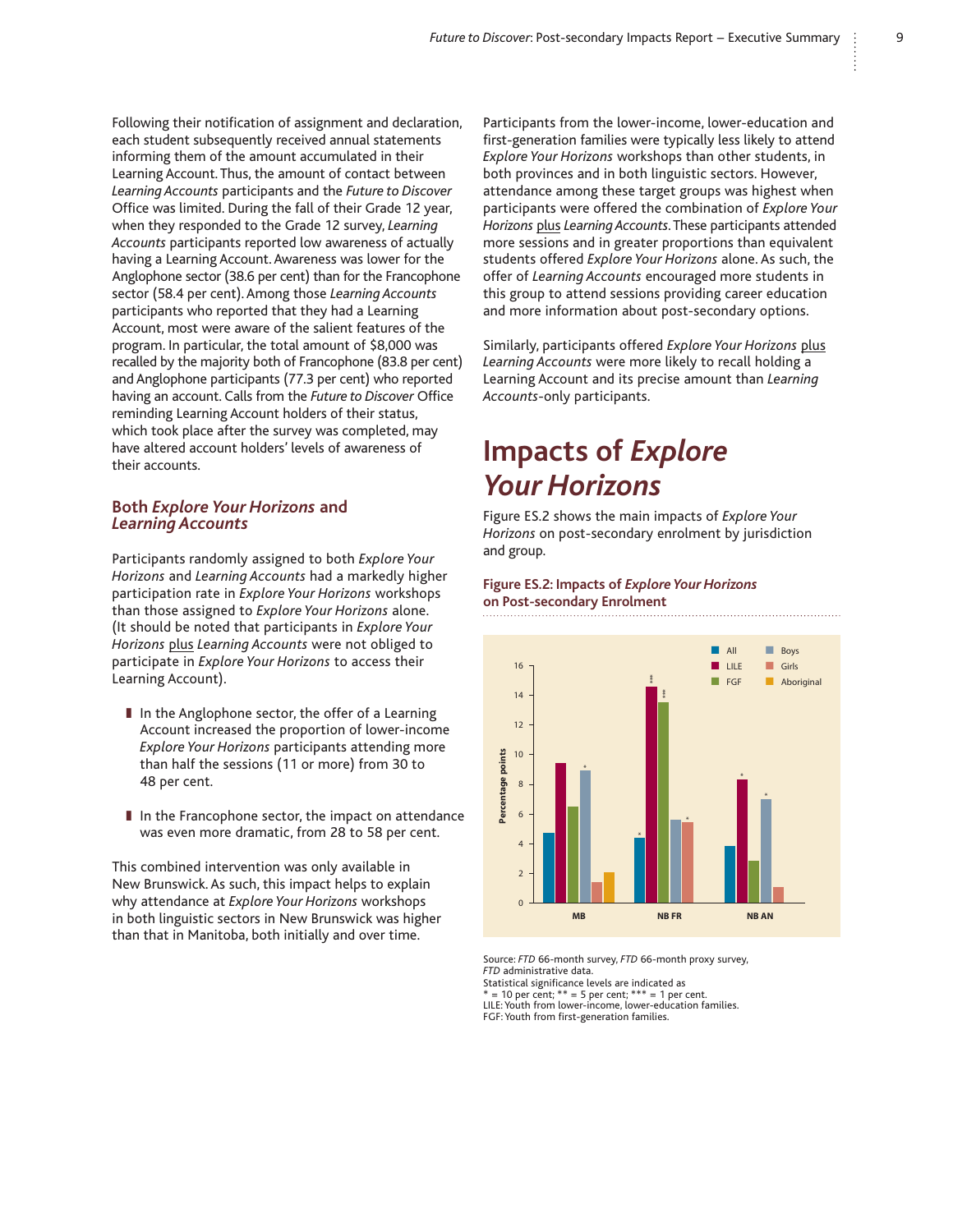When the cross-section of all students offered the program is considered, the offer of *Explore Your Horizons* raised post-secondary enrolment in the Francophone sector in New Brunswick by 4.4 percentage points. This increase was concentrated at the university level. Although there was no significant impact overall in the Anglophone sector of New Brunswick or in Manitoba, *EYH* increased post-secondary enrolment rates for boys and among students from lower-income, lower-education families in New Brunswick.

Why was there such a difference in impacts in postsecondary enrolment between the Francophone and Anglophone sectors?

Post-secondary enrolment can be viewed in economic terms as the market outcome of supply and demand. Realistically, *EYH* can only be expected to have an influence on demand for post-secondary education, not supply. Data in the main report show how post-secondary applications increased in both linguistic sectors in New Brunswick as a result of *EYH*. However, data provided by the New Brunswick government suggest that at the time when *FTD* participants normally began their post-secondary studies, several programs in New Brunswick Anglophone community colleges were more likely to be oversubscribed than in the Francophone sector. Those in the Francophone sector were more likely to be undersubscribed than on the Anglophone side. This may explain why increased applications translated into increased enrolment in the Francophone sector, but not in the Anglophone sector.

Nonetheless, educational attainment rose overall in all jurisdictions as a result of *EYH* when high-school achievement is taken into account alongside post-secondary enrolment. Thus — in addition to increasing post-secondary enrolment in New Brunswick's Francophone sector — *Explore Your Horizons* raised high-school graduation rates in Manitoba and in New Brunswick's Anglophone sector.

*Explore Your Horizons* was also successful in disseminating career information in New Brunswick. As a result of *EYH*, students in the Francophone and Anglophone sectors of New Brunswick were less likely to claim that they did not have enough information about their career options to make good decisions about their education while in high school.

# **Impacts of**  *Learning Accounts*

Figure ES.3 shows the main impacts of *Learning Accounts* on post-secondary enrolment by linguistic sector and group.

#### **Figure ES.3: Impacts of** *Learning Accounts* **on Post-secondary Enrolment**



Source: *FTD* 66-month survey, *FTD* 66-month proxy survey, *FTD* administrative data.

Statistical significance levels are indicated as  $* = 10$  per cent;  $** = 5$  per cent;  $*** = 1$  per cent. LILE: Youth from lower-income, lower-education families. FGF: Youth from first-generation families.

The offer of *Learning Accounts* raised post-secondary enrolment in the Francophone sector in New Brunswick by over 10 percentage points. The increase was highly concentrated in college enrolment.

The impact of *Learning Accounts* on post-secondary enrolment occurred across all sub-groups in the Francophone sector. In the Anglophone sector, youth from lower-income, lower-education families and boys saw improvements in enrolment.

In addition to these effects on enrolment, post-secondary application rates were much higher among participants in both sectors offered *Learning Accounts*. This suggests that *Learning Accounts* raised demand for post-secondary education in both sectors. Once again, constraints in the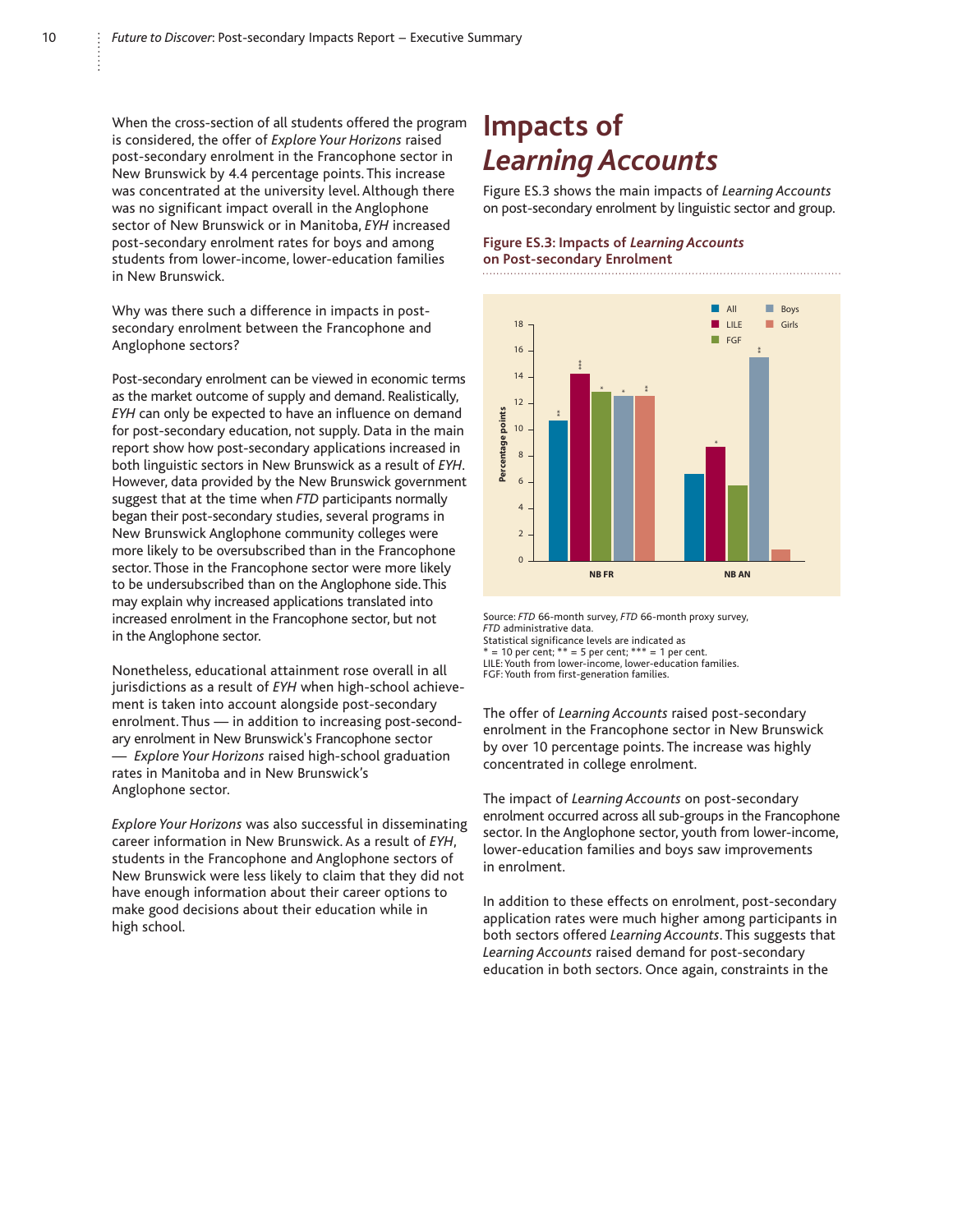

supply of college places in some Anglophone programs may have limited the program's effectiveness in the Anglophone sector.

*Learning Accounts* may have displaced other non-repayable sources of post-secondary funds. Despite increased enrolment rates in the Francophone sector and no decline in the Anglophone sector, those offered *Learning Accounts* experienced a decrease in other non-repayable aid.

*Learning Accounts* significantly raised high-school graduation rates among all groups in the Anglophone sector, except for girls. In the Francophone sector, youth from lower-income, lower-education families and first-generation families registered an improvement in high-school graduation as a result of *Learning Accounts*. Tables detailing these findings on applications, financing, and high-school graduation appear in the main report.

# **Impacts of** *Explore Your Horizons* **Plus** *Learning Accounts*

Figure ES.4 shows the main impacts of *Explore Your Horizons* plus *Learning Accounts* on post-secondary enrolment by jurisdiction and group. Some of the discussion to follow cites impacts that appear in tables or figures only available in the *Future to Discover* Post-secondary Impacts Report.

### **Figure ES.4: Impacts of** *Explore Your Horizons* **plus** *Learning Accounts* **on Post-secondary Enrolment**



Source: *FTD* 66-month survey, *FTD* 66-month proxy survey, *FTD* administrative data.

Statistical significance levels are indicated as \* = 10 per cent; \*\* = 5 per cent; \*\*\* = 1 per cent. LILE: Youth from lower-income, lower-education families. FGF: Youth from first-generation families.

The combination of *Explore Your Horizons* and *Learning Accounts* helped raise post-secondary enrolment among students in the Anglophone linguistic sector of New Brunswick by 10 percentage points. Surprisingly, there was no impact in the Francophone linguistic sector overall. Nevertheless, university enrolment increased as a result of offering the combined interventions in both linguistic sectors.

*Explore Your Horizons* plus *Learning Accounts* improved post-secondary and university application rates in both the Francophone and Anglophone linguistic sectors in New Brunswick. Application rates rose among youth from lower-income, lower-education families and first-generation families in both sectors.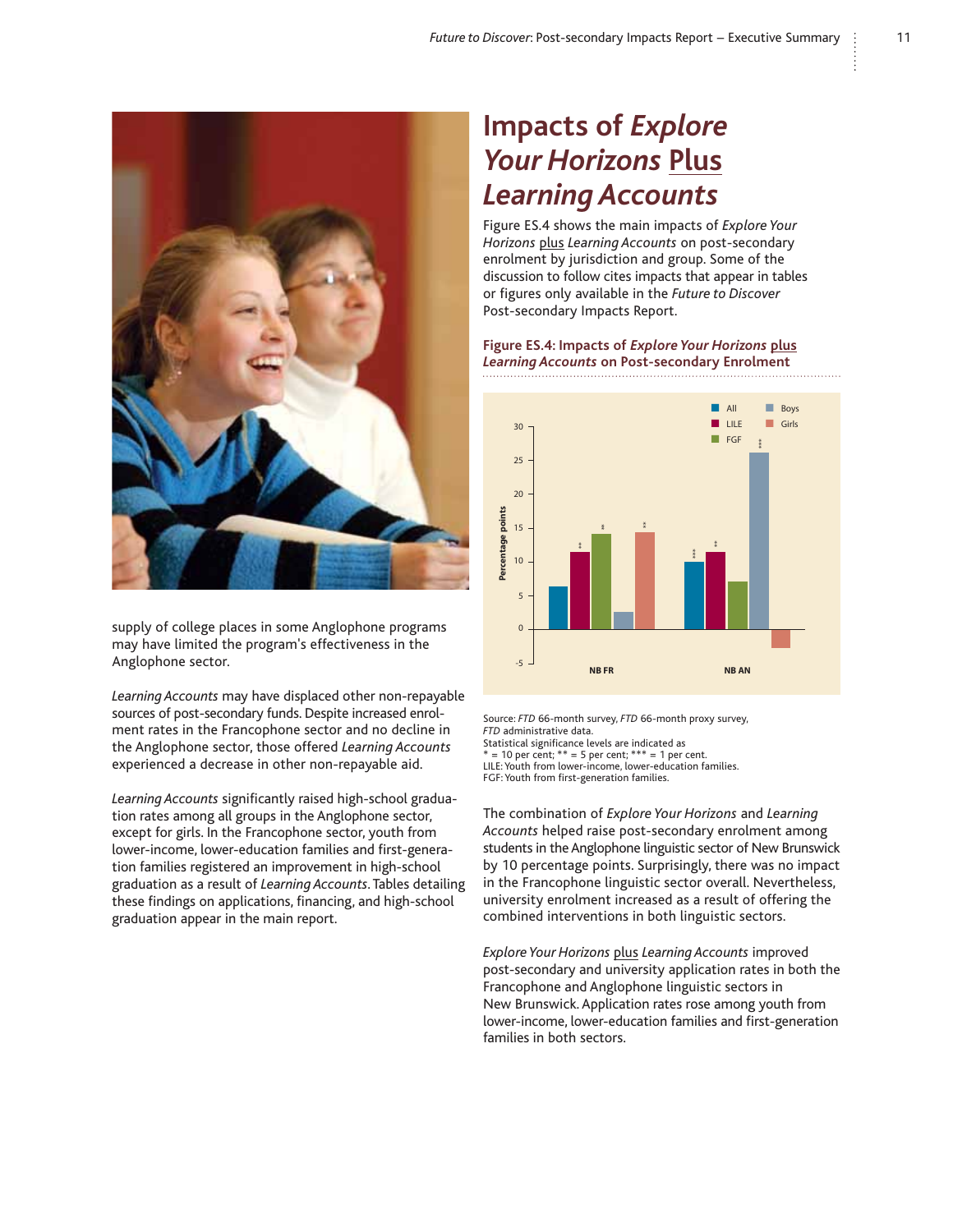Students in the Francophone linguistic sector in New Brunswick were more likely to report that they knew how to get information about student financial aid as a result of the combined interventions. No impacts were registered in the Anglophone sector.

The combination of *Explore Your Horizons* and *Learning Accounts* increased high school graduation rates and lowered drop-out rates in the Anglophone linguistic sector in New Brunswick. High school outcomes in the Francophone sector were unaffected by the combined interventions.

The combination of *Explore Your Horizons* and *Learning Accounts* was successful in disseminating career information. As a result of the combined offer, students in both linguistic sectors of New Brunswick were less likely to

claim that they did not have enough information about their career options to make good decisions about their education while in high school.

# **Cost–Benefit Analyses of**  *Explore Your Horizons* **and**  *Learning Accounts*

*Future to Discover* was evaluated for economic viability through cost–benefit analysis. Text box ES.1 describes the approach used in detail.

#### **Text Box ES.1: Analytical Approach, Accounting Methods and Data Sources**

#### **Analytical Approach**

The approach to cost–benefit analysis in the main report involves assigning dollar value to *Future to Discover*'s interventions' effects and resource costs, wherever possible, either through direct measurement or estimation. Costs and benefits are estimated from the perspective of the average participant (from the program group) and the perspective of all levels of governments. The sum of the net costs or benefits attributable to participants and governments is considered the net cost or benefit to society as a whole.

Positive and negative estimates of costs or benefits are derived by comparing program group to control group experiences in the analysis. All estimates are used, regardless of statistical significance, although the results of the analysis are qualitatively similar if only statistically significant estimates of costs or benefits are used. What the analysis does not include are estimates of the indirect benefits or intangibles, such as health improvement among participants or crime reduction resulting from increased high-school completion or enrolment in post-secondary education. It is very difficult to assign a credible dollar value to these benefits. Without including these intangible benefits in the calculation, the net present value of the program and the cost–benefit ratios presented in this analysis are bound to underestimate the true social value of the program.

#### **Accounting Methods**

The cost–benefit estimates consider a period, starting when each participant was 15 years of age (in Grade 9) up to the year when the participant would be 59 years old. This 45-year period includes the year of project preparation and the five and a half year observation period that covers the program operation and some post-program period.

All cost–benefit amounts are expressed in constant 2009 dollars, using an 8 per cent annual discount rate as recommended in the 2007 *Canadian Cost–Benefit Analysis Guide: Regulatory Proposals* (Treasury Board of Canada, 2007). The adopted discount rate appears high but reflects the accepted assumptions for dollars invested during the period of program implementation. The analysis is therefore very conservative in attributing a dollar value over the longer term to the programs' impacts on education. Following the principles in the 1998 *Benefit–Cost Analysis Guide* (Treasury Board of Canada, 1998), a sensitivity analysis using 5 per cent and 10 per cent annual discount rates is presented in the main report's Appendix Tables A5.3, A5.4 and A5.5.

#### **Data Sources**

Administration and operational costs of *Future to Discover* were measured using accounting records and administrative data from *Future to Discover* Offices and the Canada Millennium Scholarship Foundation. *Future to Discover*'s impacts on high-school graduation, post-secondary education enrolment, grants, and student loans were estimated by using data collected from the participant baseline survey, the two follow-up surveys, and administrative data records from the ministries of education. Tuition and other fees, educational expenditures, noneducational expenditures, tax rates, and inflation rates were obtained or calculated from various publications, including Statistics Canada's CANSIM tables and analytic reports, the Canada Millennium Scholarship Foundation's *The Price of Knowledge 4th edition* (Berger et al., 2009), and a publication from the Canadian Council of Learning (Hankivsky, 2008). Forgone earnings and increases in life-time earnings were estimated using Statistics Canada's 2006 Census Public Use Micro-data File. *Future to Discover*'s interventions' effects on tax payments and Employment Insurance premiums were imputed from the estimated earnings.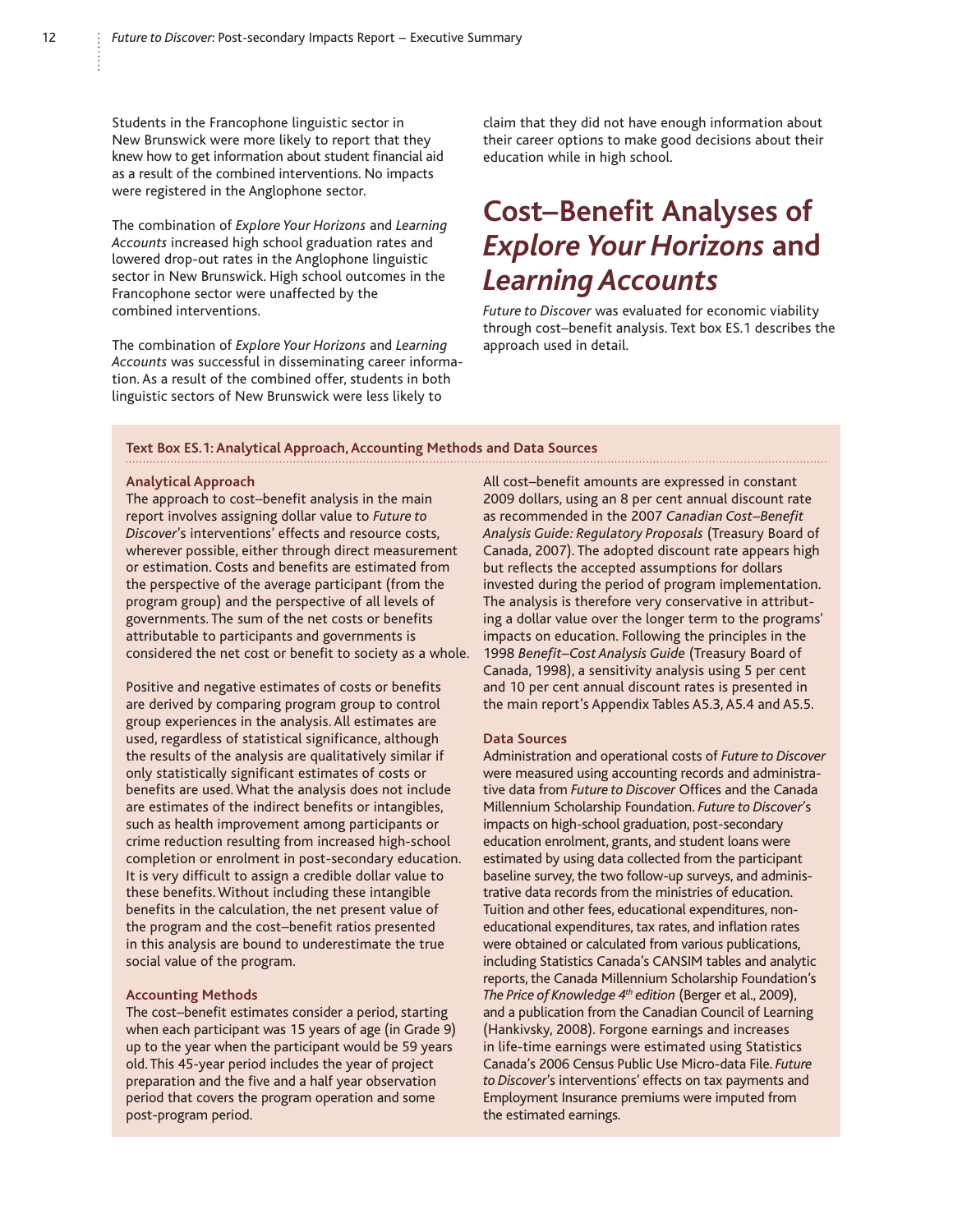*Explore Your Horizons* was found economically viable for sub-groups of participants in New Brunswick, particularly those from a lower-income, lower-education family. The program's variation in net benefits (or costs) reflects the heterogeneous impacts it had on various sub-groups. Delivering the program only to those sub-groups most likely to benefit from it could maximize the social benefits of the intervention.

*Explore Your Horizons* was not found economically viable in Manitoba. The combination of a higher program costs due to a smaller-scale operation and the lower impacts of the program in Manitoba resulted into a net loss in social benefit.

With a relatively low administrative cost, *Learning Accounts* was very effective. It generated \$2.00 to \$3.40 benefit for each dollar cost to government. Although *Learning Accounts* and *Explore Your Horizons* cost governments roughly the same to operate, *Learning Accounts* used less resources in society since most of the expenditures in the *Learning Accounts* program were transfers from the government to the participants. The program's costeffectiveness was also driven by the large post-secondary participation impact achieved by the group of students from lower-income families.

Combining *Explore Your Horizons* with *Learning Accounts* did not increase the net social benefit. However, the combined *Explore Your Horizons* plus *Learning Accounts* program was still economically viable. It generated \$1.51 to \$1.75 benefit for each dollar cost to government.

# **The Role of** *Future to Discover***'s Interventions in Students' Decision-making**

The project's implementation research included a special additional study of decision-making among high school students that SRDC undertook to help explain the pattern of impacts seen from the interventions. This study analyzed qualitative interviews conducted with a small number of students in the *Explore Your Horizons* program and comparison groups to better understand how students discover and assess their post-secondary options during their time in high school. The focus of the study was on students within the lower-income, lower parental education group.

The sub-study readily found students in need of additional support of the type *Future to Discover*'s interventions offered. In line with some of the impact findings, the study found several instances of students previously not thinking of pursuing a credential early on in high school who felt *Explore Your Horizons* had made considering post-secondary education a potential reality for them. Students talked about how *Explore Your Horizons* had broadened the information available to them about their career options and helped them to select programs.

Conversely, the sub-study also found students for whom consideration of taking up post-secondary education within the project timeframe was not a realistic proposition. These students were navigating unexpected and important life circumstances such as their own or family ill health, which influenced the career education decisions they were making in high school. While virtually all the students interviewed for the sub-study saw post-secondary education somewhere in their future, specific preferences they expressed early on (for example, in Grade 10) were rarely realized within the period observed during the study. Students' accounts revealed a diverse set of influences on their decisions, ranging from high school to post-secondary education. No intervention could be expected to make a difference across all influences affecting students in *Future to Discover*'s target groups.

# **Policy Implications**

Both *Explore Your Horizons* and *Learning Accounts* increased demand for post-secondary education. Depending on the sub-group and provincial/population setting, the programs increased high-school graduation or post-secondary enrolment or both. These results were seen for many sub-groups with lower access rates, such as boys and those from lower-income and first-generation families, making the programs of interest to policy-makers seeking increased access for these groups.

The programs' impacts on post-secondary applications may not always have resulted in impacts on enrolment due to insufficient supply of places in some programs. A clear policy implication for increasing access is to enable greater flexibility in the availability of popular programs so that demand can translate into actual enrolment.

At the same time, many of those offered *Explore Your Horizons* missed out by not attending workshops. Nearly one in ten offered *Learning Accounts* did not sign up and more failed to recall that they had an account, despite reminders. Future programming may be more effective if participation relied less on volunteering and more on automation. *Explore Your Horizons* workshops might form part of compulsory curriculum, and *Learning Accounts* might be initiated automatically for all participants (similar to Canada's Child Tax Benefit).

Nonetheless, the differences between provinces and linguistic sectors point to caution in generalizing from the findings. Even findings that were fairly robust across many groups in New Brunswick — for example, the finding that both interventions increased demand for post-secondary education among traditionally disadvantaged groups did not hold for Manitoba. Program impact may vary by population and with existing policy environments and so should be tested carefully. Caution is also necessary in interpreting the impacts due to the relatively short period of outcomes observed.